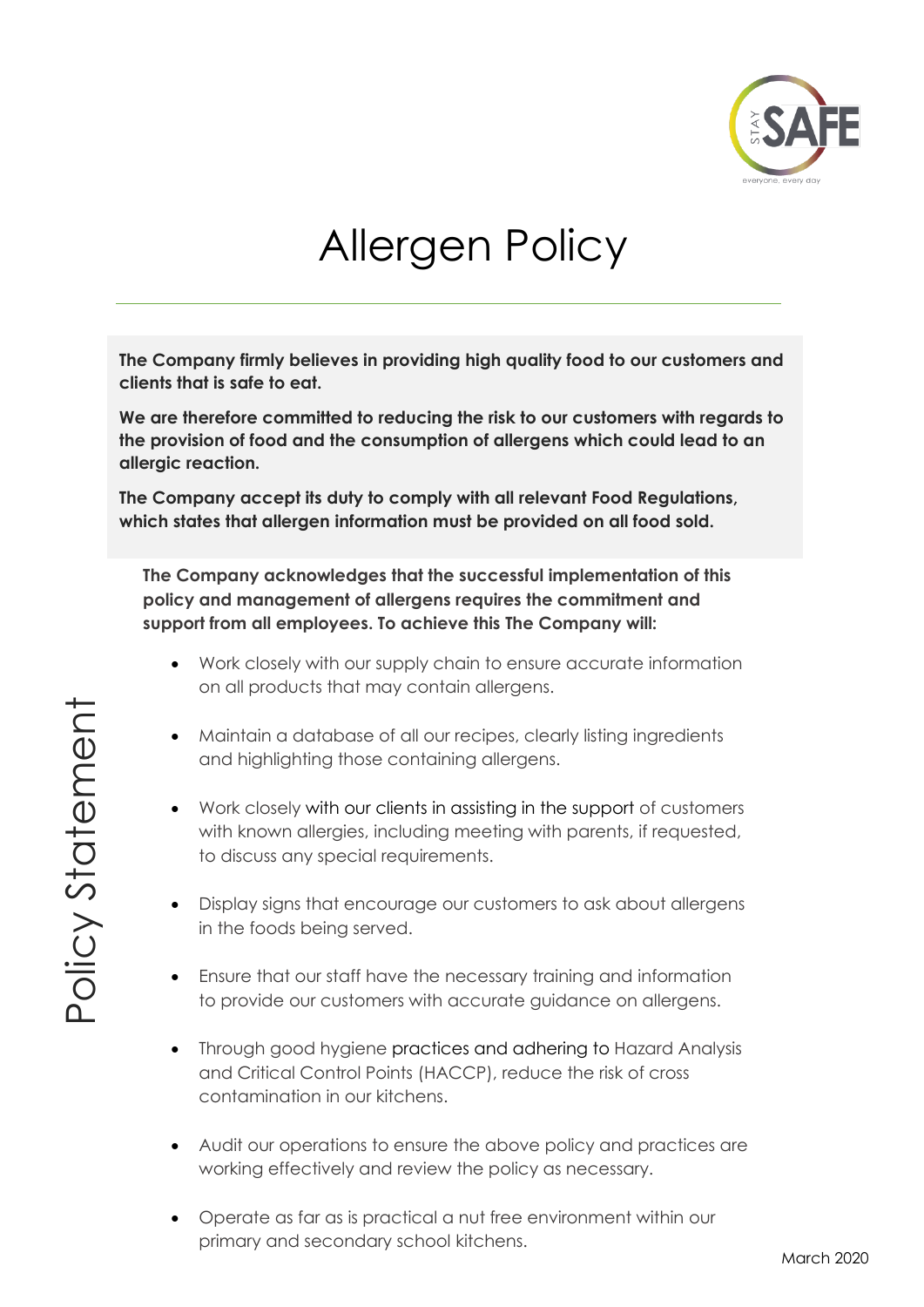# **Responsibilities**

#### **The Directors of the Company will:**

- Ensure the development and review the Company Allergen Policy.
- Ensure that the necessary resources are available for implementing the Allergen Policy and detailed arrangements, as well as the subsequent monitoring of performance.
- Ensure that the appropriate information, training and supervision is provided to all employees and apprentices.

#### **The QHSE Department will:**

- Develop the Company's Allergen Policy and Procedures to ensure that it is legal and moral obligations are met.
- Work with the Primary Authority Agreement to ensure the policy and procedures are assured advice.
- Ensure that the policy and procedures are communicated to all stakeholders to ensure its effective implementation.
- Provide relevant training material to ensure the effective implementation of the policy.
- Work with the Food Department to review and update policy and procedures when necessary.

## **The Procurement Department & Food Department will:**

- Effectively communicate the Allergen Policy and procedures to all stakeholders.
- Ensure that all menu cycles are supported with accurate recipes and allergen information.
- Ensure that all recipes will have the relevant allergen information.
- Ensure that suppliers provide accurate allergen information on products on the Company Approved Product List (APL).
- Ensure that any changes to products and recipes are communicated to all relevant Managers.
- Provide additional support at Unit level where necessary.

#### **The Operations Manager will:**

- Ensure that all units have implemented the Company Allergen Policy and Procedures.
- Where necessary, with the Unit Manager, meet with Parents of **RED** category students to discuss and agree requirements where appropriate.
- Discuss with the Client any issues concerning the means in which information concerning students with allergens is communicated to the Unit Manager, and the identification of them, *and* agreeing a solution to ensure that the allergen procedures can be fully implemented. Any agreed actions will be recorded in writing, using the Special Diets Form where applicable.
- Audit the unit annually to ensure the effectiveness of the policy and procedures.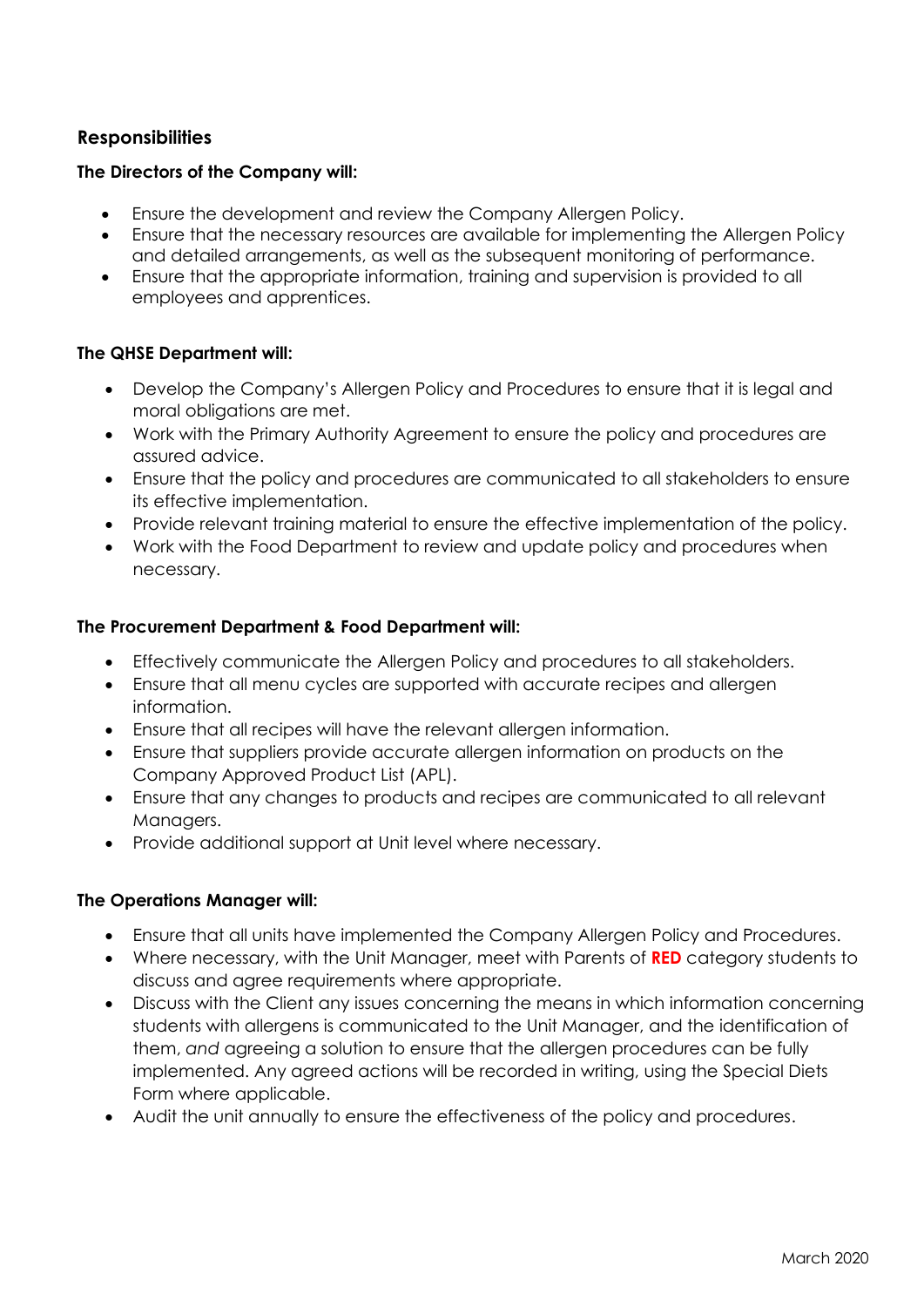# **The Unit Manager will:**

- Ensure that the Company*'s* Allergen Policy and procedures are followed at Unit level.
- Liaise with the school to identify which students have special dietary needs & use the school's procedures to identify them (through wristbands, lanyards)
- With the Operations Manager, meet with any parents to discuss any individual student requirements. Agreed outcome from any meetings to be recorded on the Special Diet Form.
- Ensure that where there are any **RED** category students the correct procedures are followed at all times.
- Enter student information onto the Unit's cashless system, where relevant.
- Ensure that all staff are aware of all information relating to students and their allergies.
- Purchase correct products as per the company recipes and company APL.
- Follow all recipes to ensure that allergen information is correct and up to date
- Complete the allergen matrix when producing dishes, using information from recipes and ingredient packaging.
- Ensure that the all allergen matrices are reviewed and kept up to date to reflect any changes to recipes.
- To ensure that all allergen matrices are signed and dated when completed and/or reviewed.
- Check product packaging before use/consumption as the packing will carry the manufacturer/suppliers up to date information and update allergen information as necessary.
- Complete the Company's allergen training and ensure all Unit staff *have been* trained.
- Support the School/Academy in the implementation of their own Allergy Procedures.
- Immediately report any concerns or issues to their Operations Manager

## **All Company Employees and Apprentices will:**

- Ensure that they follow the correct procedures detailed in the Allergen Policy to ensure the safety of students.
- Cooperate with the company on matters of allergen management and control, including completing any training and reporting any concerns to their manager.

## **The School/Academy will:**

- As data controllers, collect information of students with food allergies and intolerances, ensuring this information is kept up to date.
- Provide the Catering Manager/Supervisor with an up to date list of students with any food allergies, intolerances or dietary requirements.
- Ensure that any communication between parents and the caterer goes through the School/Academy and be involved at each stage.
- For primary/infant schools, ensure that the School/Academy has a process of identifying students with special dietary requirements, such as lanyards or wrist bands. This process should not be based solely on photographs or teachers identifying the pupil
- Ensure that all staff and lunchtime assistants are adequately trained on allergens and the school's procedures.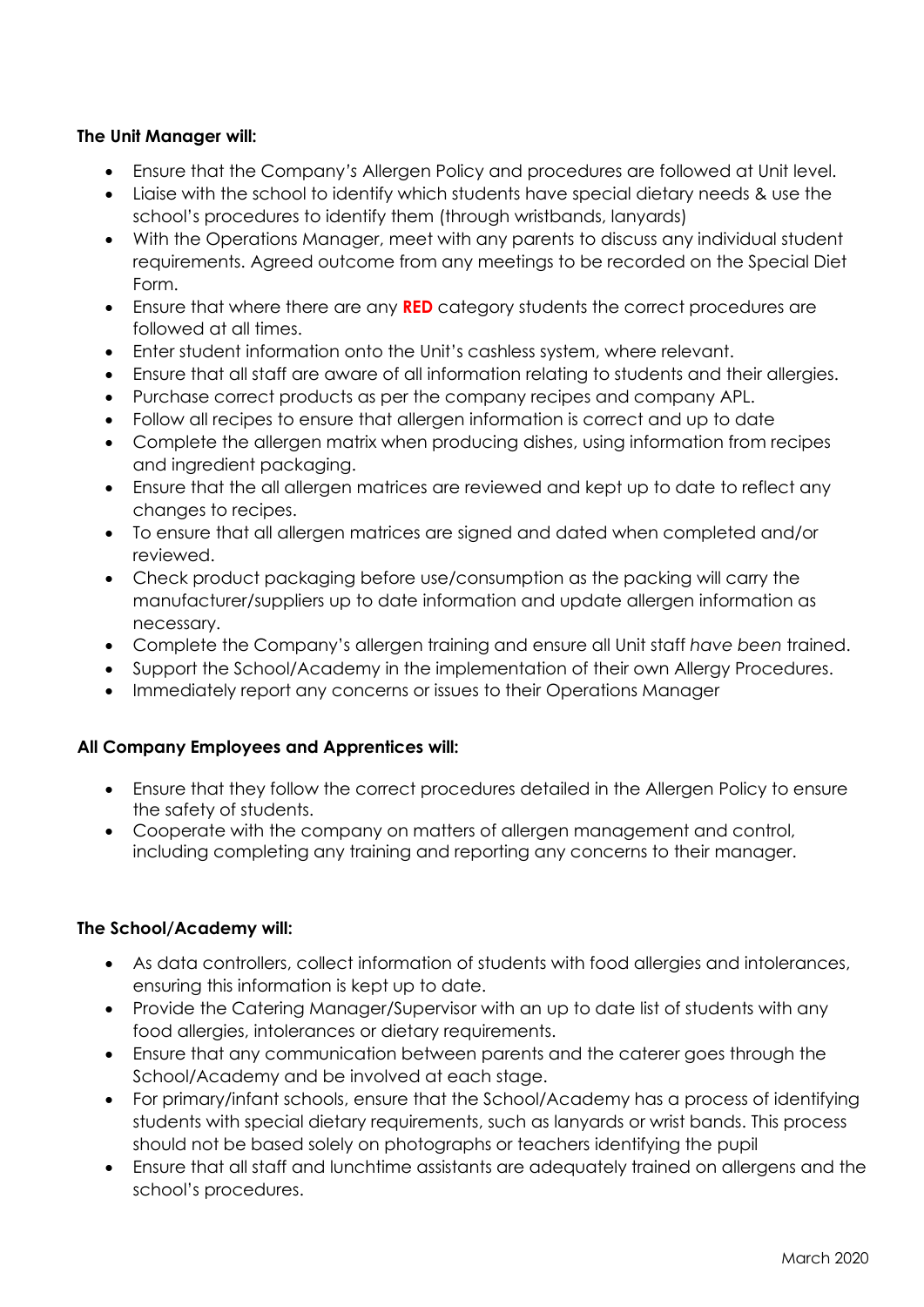- Educate pupils about allergies and to support peers with special diets.
- Provide the Catering Manager/Supervisor with information relating to the school's Allergy Procedures/Policy.

#### **The Parent/Guardian/Carer will need to:**

- Inform the School/Academy of their child's allergy as soon as possible.
- Complete the Special Diets/Allergy Form and return to the school, providing a medical support for food allergies.
- Where necessary meet with the Operations Manager/ Unit Manager to discuss any specific requirements relating to their child's allergy. Information from these meetings to be recorded on the Special Diets Form by the Operations Manager/Unit Manager.
- Inform the School/Academy of any changes.

#### **The Student will:**

- Work with the catering team to follow agreed procedures relating to foods.
- Take care to *knowingly* avoid any foods which may cause an allergic reaction.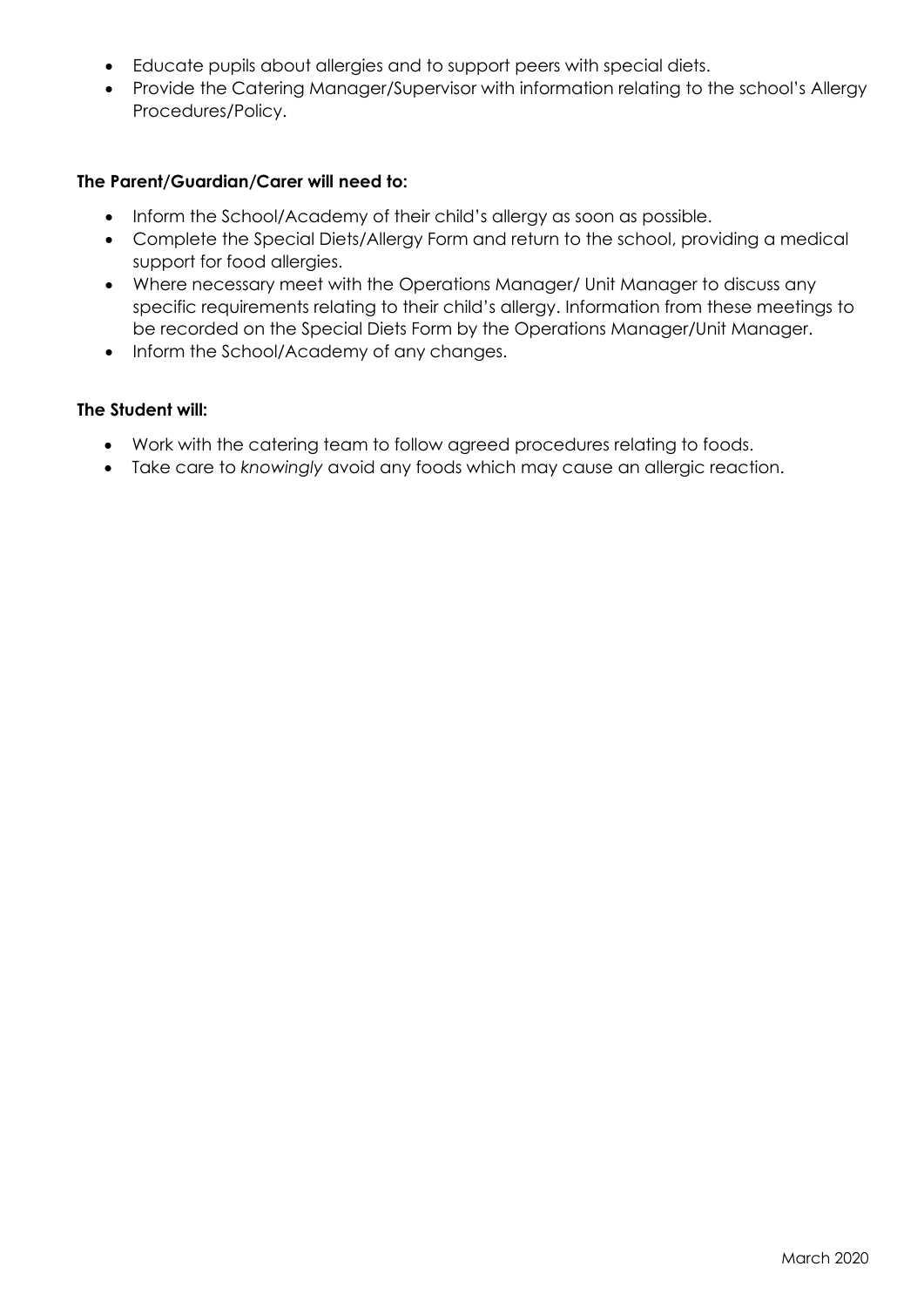## **Arrangements for Schools/Academies & Colleges**

As the majority of the company's business is in the education section the following arrangements apply:

It is important for the safety of our customers that a Unit has accurate and relevant allergen information on the foods that it produces and services. The information on the 14 allergens will be recorded on Company recipes and Unit Allergen Matrices

Working with suppliers, allergen information is uploaded onto the recipe database. All company recipes are kept on this database where each ingredient is clearly listed.

Due to the possible severity of nut and peanut allergies, as a company we will not knowingly serve foods containing nuts or peanuts, such as peanut butter, Nutella, nut oils and foods containing nuts within our primary and secondary schools. Only with the signed agreement of our client will we serve products that contain nuts.

Whilst we are unable to completely eliminate the possibility that nut, or nut products may be present in ingredients supplied to us, we require our suppliers to make practicable efforts to ensure they comply with this. However, in colleges and workplaces we do not avoid products containing nuts or peanuts.

It is our legal obligation to provide accurate allergen information about the foods that we produce and service. However, in order to meet this obligation, we need schools to provide us with up to date and accurate information of students that have allergies or intolerances.

Where we have been informed of a student with severe allergies or who has suffered from anaphylactic symptoms they will be categorised as **RED** and will be treated in line with the procedures set out. Other students with an intolerance will be categorised as **AMBER.**

Some families and students may have a dietary preference based on lifestyle choosing to exclude or include certain foods. These students will be categorised as **BLUE**

Working with the school/academy we will seek to make the relevant information available to parents/carers of students who have food allergies.

Photos and allergy requirements of students should be supplied by the school/academy to the catering team in hard copies which are visible within our kitchens. Where systems allow, this information will also be entered on to the Unit's cashless systems. Catering teams are briefed on requirements and made aware of allergies and special dietary requirements.

Clear signage is displayed, specifically directing any customers with allergy concerns to a member of our catering team*s*. Our teams have access to print outs from our recipe database. Further escalation of this process can be taken directly to the catering manager on site and subsequently to our team of Operations Managers and Head of Food

The successful implementation of the Allergen policy requires the support and cooperation of the Procurement Department, Food Team, Unit Manager/Supervisor, all employees, The School/Academy, The Parent/Guardian/Carer and the Student*s*.

Failure to follow the allergen procedures will be deemed as a breach of Company policy and result in disciplinary action which could result in dismissal as gross misconduct.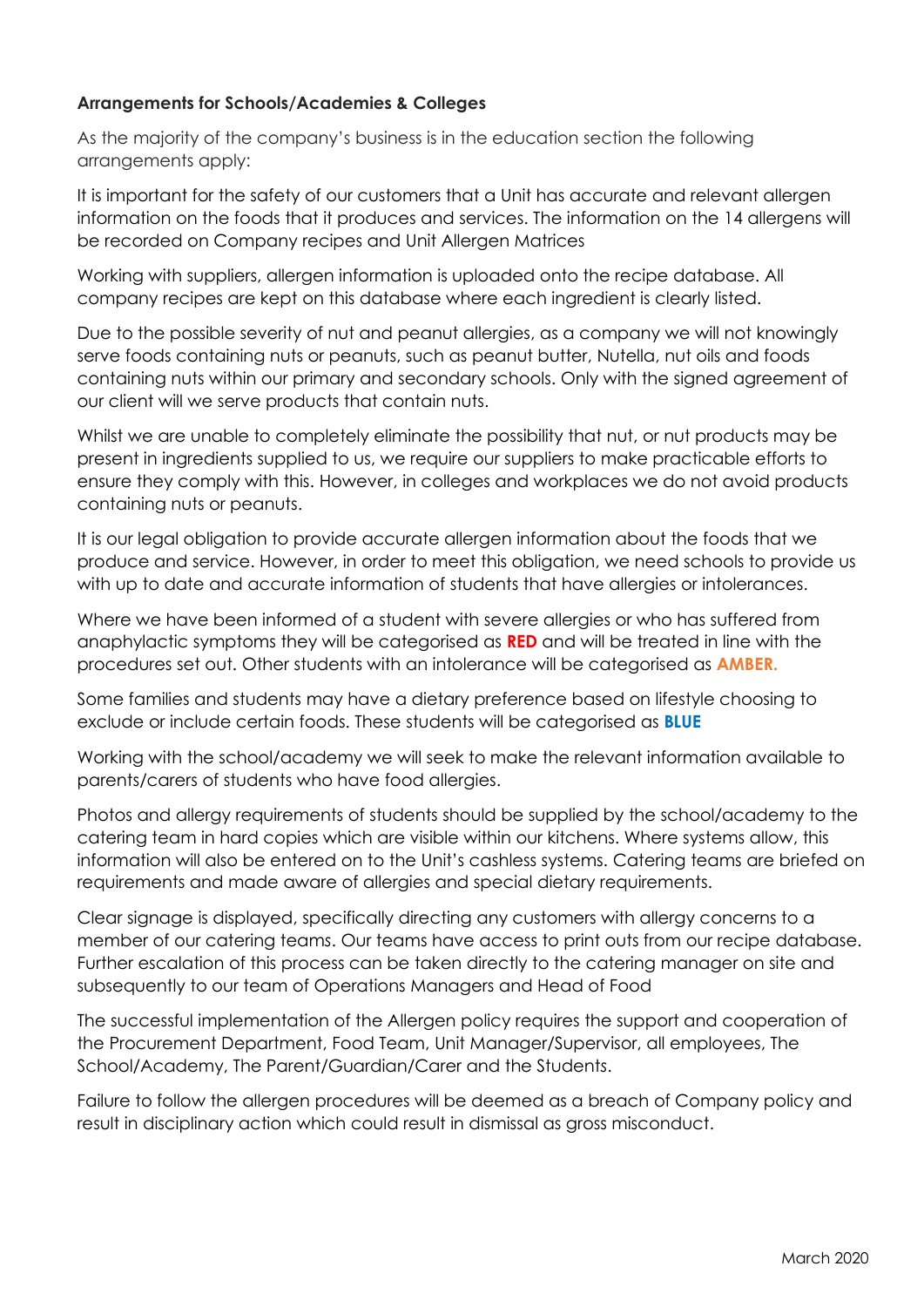# **Special Diets**

In order to ensure *that* the safety of students, particularly at primary school, the following procedures categorises the student depending upon their needs:

- **RED** severe reaction/anaphylactic symptoms disclosed
- **AMBER** food/allergen intolerance
- **BLUE** excludes foods due to lifestyle preference
- **RED** will have an agreed plated meal prepared & served if requested
	- **AMBER** will be a suitable meal served from the counter
- 
- 
- **BLUE** will be a suitable meal served from the counter

Prior to the beginning of each term the school must provide the Unit Manager with written confirmation of the allergen and special diet requirements for the students that have allergies or dietary requirements. In addition, the school must provide this information for new students or any changes throughout the year.

Ideally this information should be provided using the Company's Special Diets Form and signed by the student's Parent/Guardian/Carer and supported by medical evidence where appropriate. The information on this form will be used to categorise the student's dietary needs. A photo of the student should be supplied as well. If a student is categorised as **RED,** then the Operations Manager/Unit Manager may need to meet the parents/guardian/carer to discuss the students' needs and agreed actions in other to minimise any risk. This will also include permission to share any information with the catering team. These must be documented on the Special Diets Form.

Best practice, to ensure that this information is clearly communicated to all of the Catering Team is to transfer the student's photo and details of the foods that **MUST NOT** be served onto the relevant Allergen Sheets – **RED**, **AMBER** or **BLUE**

Ideally these sheets should be displayed in a prominent area of the catering department, near to the service point, where staff can easily refer to them at service. However, they should not be in view of others, such as teachers, visitors and students. Where this is not possible then a file containing this information, in the same format, must be available. Whatever method is used all staff must be trained and made fully aware of it.

# **RED Category Controls**

Once the procedures above has been followed and a menu agreed for the student the following controls must be in place at all times

The Manager/Chef must communicate to the kitchen when food for **RED** category students is being prepared. Where possible this should be in a separate area, if this is not possible then separated by time from other foods containing allergens. Prior to preparation the area and all equipment must be thoroughly cleaned using the 2-stage cleaning method and/or dishwasher to prevent cross contamination.

When preparing the meals, the Manager/Chef must thoroughly wash their hands and wear a disposable plastic apron over their uniform to prevent cross contamination. (The same control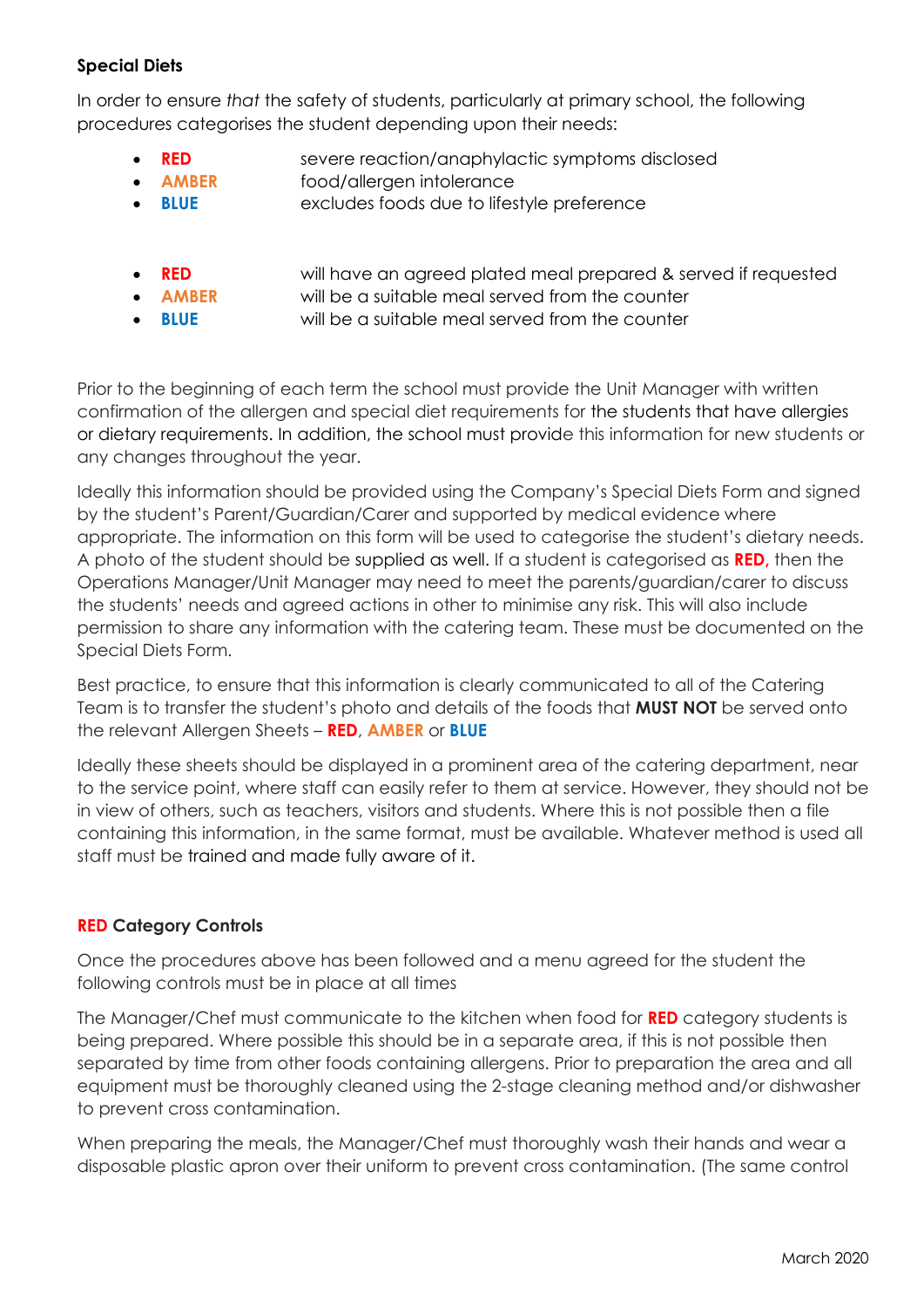used when handling raw meat should apply). Care must be taken at all stages to prevent any allergen cross contamination including storage of ingredients, preparation, cooking and service.

Once completed the meal must be plated and double wrapped in cling film, then clearly labelled with the student's name, date and dish description. If the cling film at any time is torn, removed or damaged the meal **MUST NOT** be served and immediately disposed of. It is the Manager/Chef's responsibility to check the dish before service to ensure that it is correctly covered and labelled.

The meal must be clearly identified to the members of staff responsible for serving the student, this information must be communicated directly to the staff by the Manager/Chef during the pre-service briefing.

The meal must be served directly to the student by the nominated member of staff responsible for serving the student.

The Allergen Free Meals Sheet must be signed by the person who has prepared the meal and the person who has served the meal. A master copy of this can be found in the Unit Allergen Folder.

It is for the student's safety that the above procedures are followed at all times, if at any time this cannot be followed then the Unit Manager must agree an action with the school

At no time can a **RED** student be served food from the counter due to the risk of cross contamination, unless agreed by the parent and documented on the Special Diets Form.

## **AMBER & BLUE Controls**

Students that are **AMBER** or **BLUE** can be served from the counter ensuring that they are served the correct meal. Staff must be briefed before service by the Unit Manager/Chef using the Pre-Service Briefing Sheet.

For delivered Services the above procedures must be followed for **RED**, **AMBER** & **BLUE** students. Any **RED** meals need to be double wrapped in cling film and transported to avoid cross contamination, ideal in a separate container. If this is not possible the parents of **RED** student must be made aware of transport arrangements and clear that they are sufficient. In addition, a completed accurate Allergen Matrix for all dishes must accompany the food being delivered for service. The matrix must be completed and signed by the production kitchen and handed to the service employees, who must sign upon receipt. This matrix must be kept for a period of 6 weeks.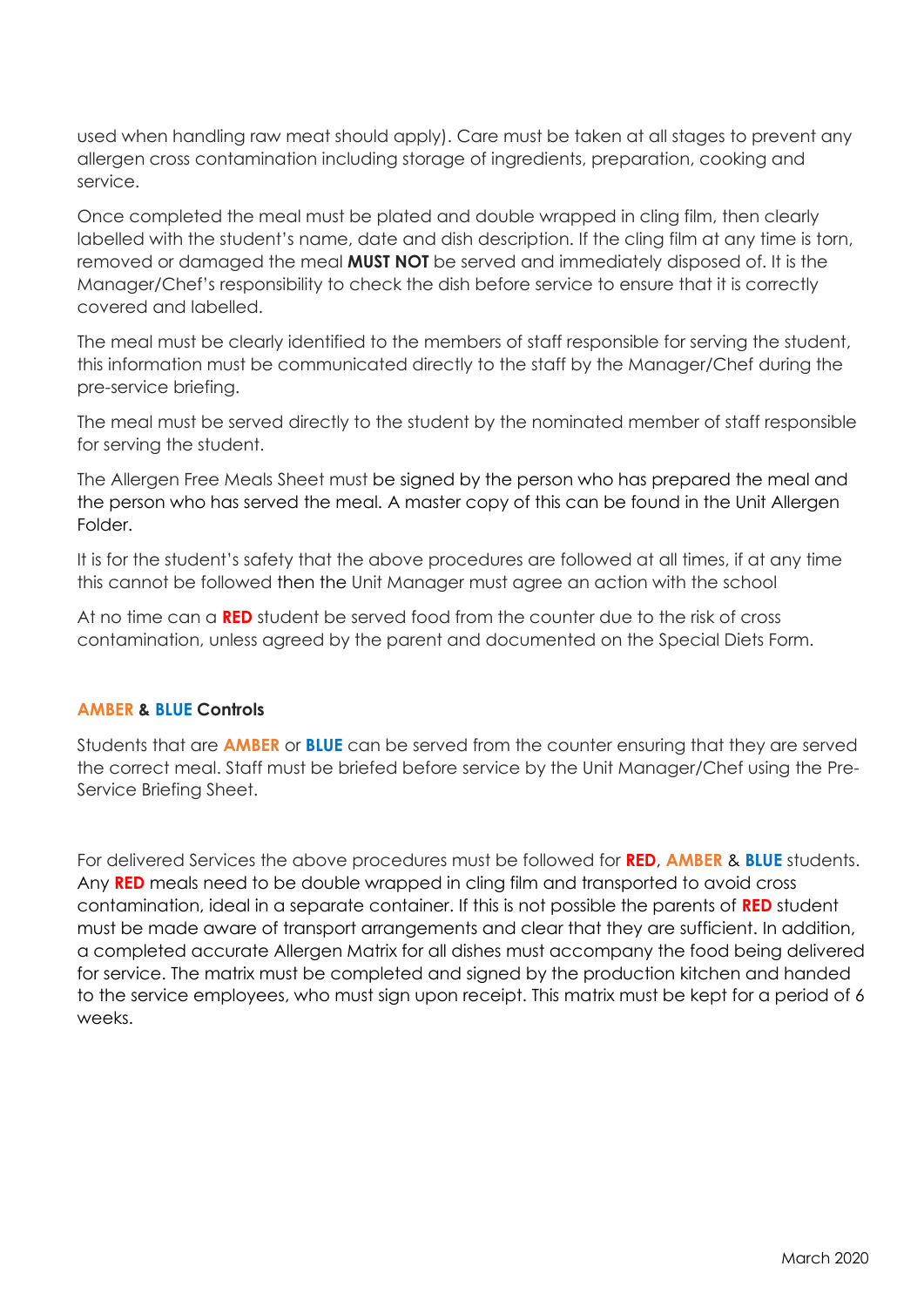## **General Food Production and Service**

It is important to reduce the risk of cross contamination with allergens in the general production and service of foods within the business. The following procedures are in place to reduce the risk:

- Cleaning work areas down, using 2 stage cleaning, in between preparing different foods.
- Ensuring all equipment and utensils are cleaned in-between usage.
- Storing ingredients and foods in closed and labelled containers, this includes the Dry Stores, fridges and freezers.
- Keep ingredients containing allergens separate from others.
- Washing hands thoroughly between preparing different foods.

Cooking can also result in cross contamination – such as chips cooked in the same oil as fish cannot be considered gluten or fish free.

When cooking allergen free foods, the use of separate clean oven cloths maybe needed to prevent cross contamination where relevant.

Due to nature of the business it is not possible to completely eliminate the risk of cross contamination, unless a meal is produced for an individual in line with procedures for a **RED** category student.

At no time will the company make a free-from claim.

Any allergens contained within the foods produced on site must be clearly communicated to any customer upon request. This information is produced in the form of an Allergen matrix and must be available for all foods in all service areas.

An accurate Allergen Matrix must be available for all foods served in the Unit to ensure that verbal information is accurate and can be cross referenced.

Allergen Matrices for lunchtime service must be reviewed/updated each time the dishes are prepared within the menu cycle, the matrix must signed and dated.

Allergen matrices for services such as cold deli, hot deli, cakes must be reviewed at a minimum of once a term unless ingredients or product recipes have changed. The matrix must be signed and dated at each review.

Staff should also be aware and vigilant of cross contamination during service, such as salad bars, unwrapped cakes sharing a display unit, serving utensils & spillages.

It is a legal requirement that any brought in pre-packed foods containing any of the key allergens must be clearly labelled to identify them. Some products may also contain the statement 'may contain' which highlights the possibility of cross contamination from the factory or production. These products will not be suitable for students with severe allergen risk due to the risk of cross contamination.

It is important that all foods be labelled to identify if they contain any of the key allergens, therefore all in house produced will be labelled with the appropriate allergen label when stored in the fridge, freezer or dry stores. In addition, any foods that have been decanted from the original packaging will need to be labelled with the appropriate allergen label. Foods still in the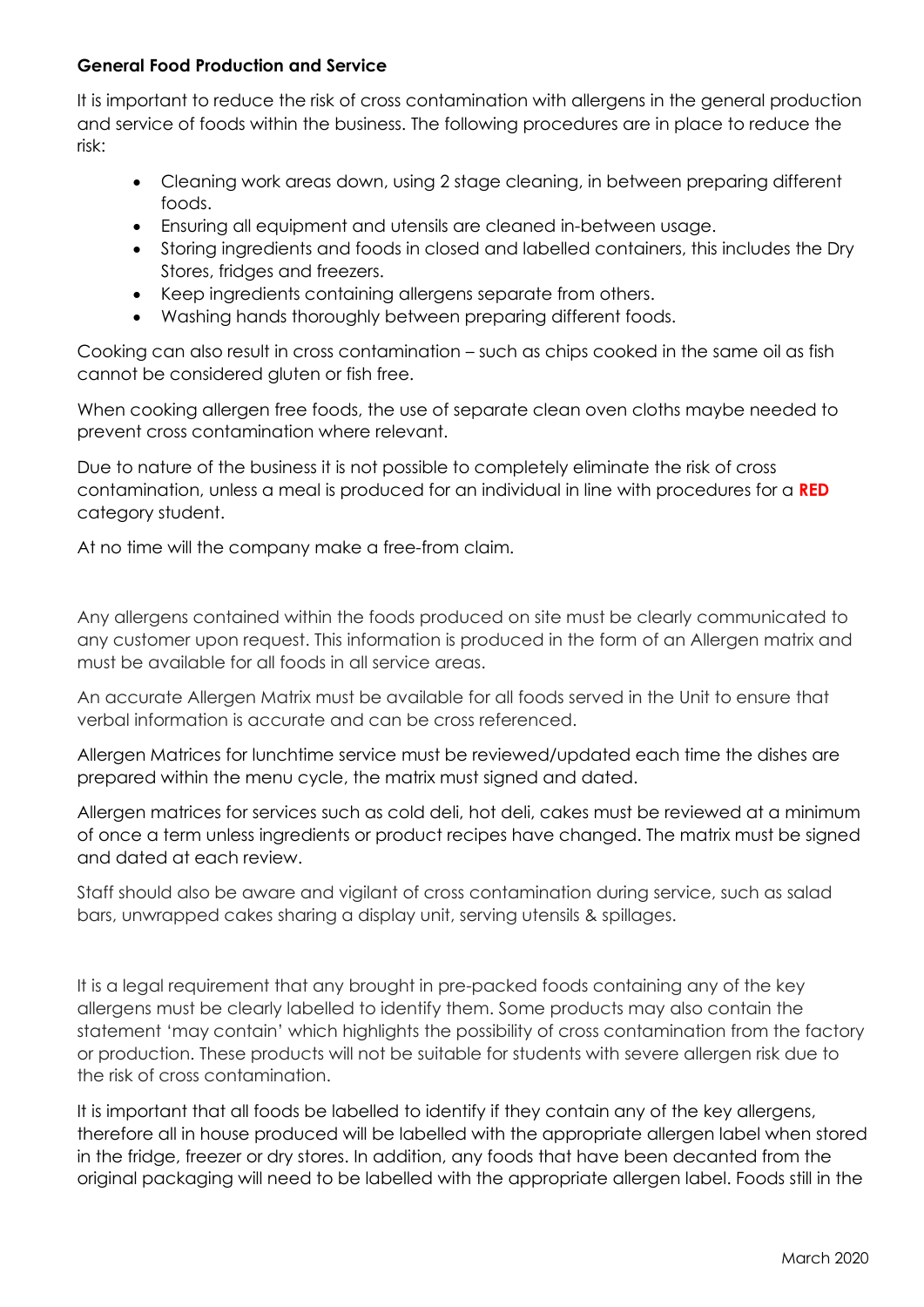original packaging do not need an allergen label as the manufacturer's information is available, even if opened, however they still need to be date labelled.

Foods such as in-house sandwiches & baguettes do not need labelling as the allergen information is available on the relevant allergen matrix, until the requirements of Natasha's Law are implemented.

The Allergen Notice must be clearly displayed in a prominent position in all service areas instructing customers to ask a member of the Catering staff about allergens in the food produced on site.

## **Hospitality Catering**

Where possible it should be established at the time of booking if any persons attending have any allergies or special dietary requirements.

If YES separate foods must be prepared and labelled - following the procedures list in the **RED**  category controls section.

An Allergen Matrix needs to be completed for each booking to ensure that any allergen information can be accurately communicated upon request. This needs to detail each item being served.

If the hospitality is taking place during normal service times, then an A5 sign needs to be displayed

For hospitality booking outside of normal service times or in remote locations then completed, accurate Allergen Matrix must be sent.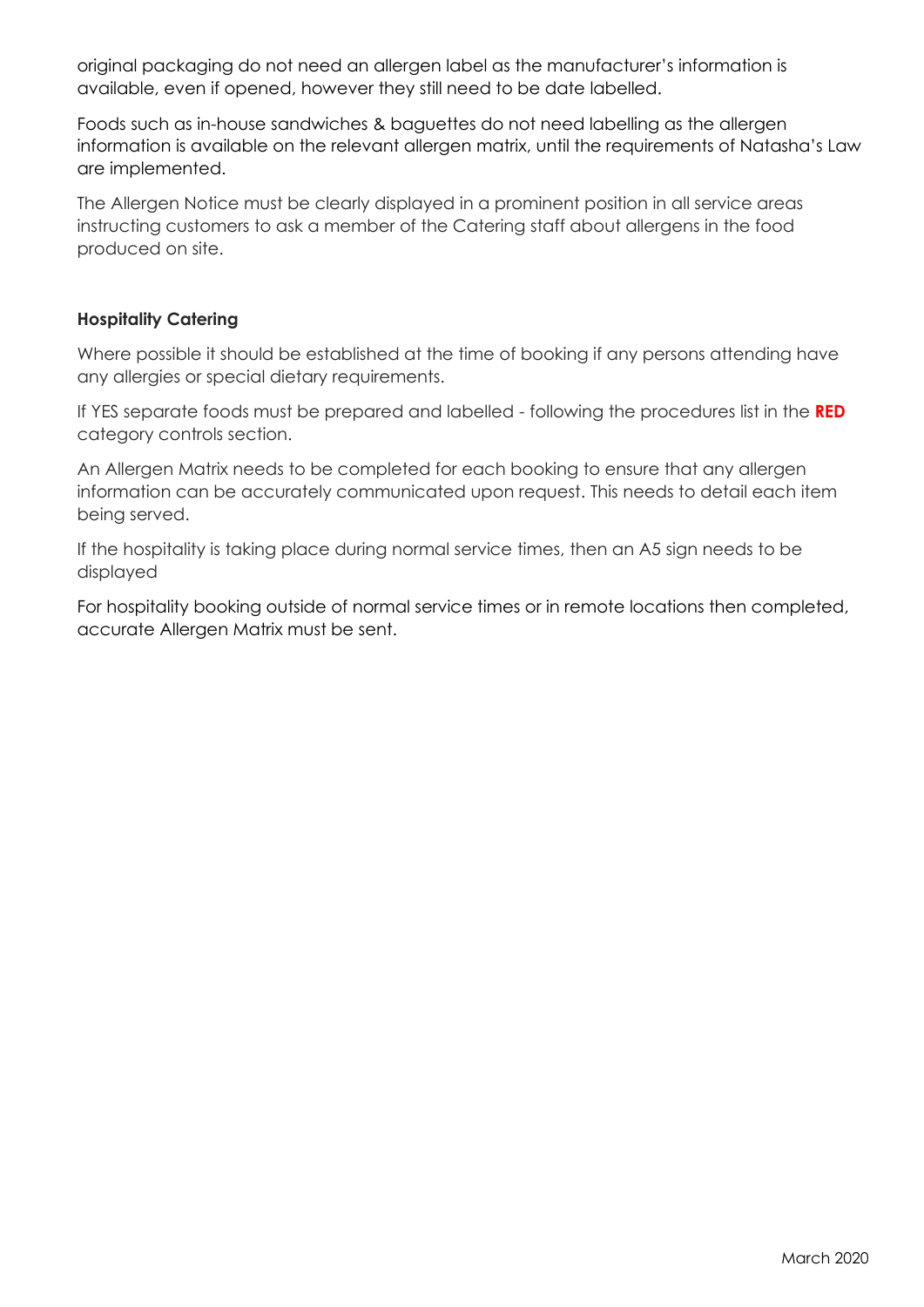# **Arrangements for all other businesses (workplace/general public)**

Any allergens contained within the foods produced on site must be clearly communicated to any customer upon request. This information is produced in the form of an Allergen matrix and must be available for all foods in all service areas.

An accurate Allergen Matrix must be available for all foods served in the Unit to ensure that verbal information is accurate and can be cross referenced.

Staff should also be aware and vigilant of cross contamination during service, such as salad bars, unwrapped cakes sharing a display unit, serving utensils & spillages.

It is important to reduce the risk of cross contamination with allergens in the general production and service of foods with the business. The following procedures are in place to reduce the risk:

- Cleaning work areas down, using 2 stage cleaning, in between preparing different foods.
- Ensuring all equipment and utensils are cleaned in-between usage.
- Storing ingredients and foods in closed and labelled containers, this includes the Dry Stores, fridges and freezers.
- Keep ingredients containing allergens separate from others.
- Washing hands thoroughly between preparing different foods.

Cooking can also result in cross contamination – such as chips cooked in the same oil as fish cannot be considered gluten or fish free.

When cooking allergen free foods, the use of separate clean oven cloths maybe needed to prevent cross contamination where relevant.

Due to nature of the business it is not possible to completely eliminate the risk of cross contamination.

At no time will the company make a free-from claim.

It is a legal requirement that any brought in pre-packed foods containing any of the key allergen must be clearly labelled to identify them. Some products may also contain the statement 'may contain' which highlights the possibility of cross contamination from the factory or production. These products may not be suitable for customers with severe allergen risk due to the risk of cross contamination.

It is important that all foods be labelled to identify if they contain any of the key allergens therefore all in house produced will be labelled with the appropriate allergen label when stored in the fridge, freezer or dry stores. In addition, any foods that have been decanted from the original packaging will need to be labelled with the appropriate allergen label. Foods still in the original packaging do not need an allergen label as the manufacturer's information is available, even if opened, however they still need to be date labelled.

Foods such as in-house sandwiches & baguettes do not need labelling as the allergen information is available on the relevant allergen matrix, until the requirements of Natasha's Law are implemented.

The Allergen Notice must be clearly displayed in a prominent position in all service areas instructing customers to ask a member of the catering staff about allergens in the food produced on site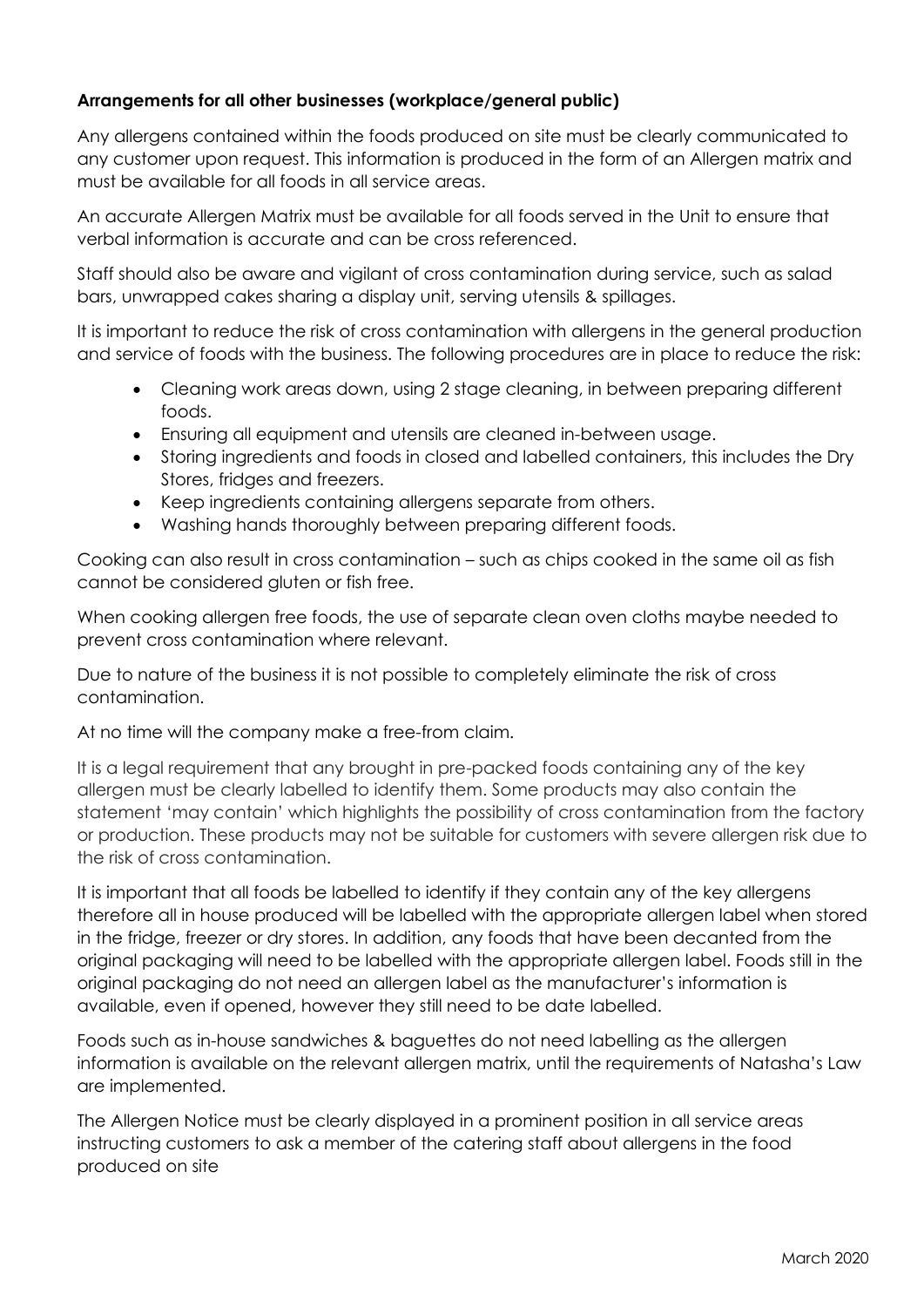# **Allergen Investigation**

Any Allergen incident or near miss must be report by the Unit Manager to their Operations Manager immediately. The QHSE Department and Head of Food must all be informed the same day.

All incidents must be investigated by a member of the Operations Team within 24 hours of the incident occurring in order to establish the root cause of the incident. This includes a review of procedures, employee knowledge and compliance with procedures. Once completed the findings will be communicated to all relevant parties and any required action taken.

Any allergen incident resulting in hospital treatment will be reported to Worcestershire Regulatory Services under the Primary Authority Agreement by the QHSE Department.

## **Training**

All employees must complete the relevant training necessary in order to keep our customers safe and support the effective implementation of the Allergen Policy. This includes:

## **Allergen Induction Training**

All employees complete this either pre employment or on Day 1 of employment.

- Introductions to Allergens
- The importance of allergen management and controls
- How allergen information is provided within our business

## **Allergen Policy and Procedures**

This training is completed by all employees involved in food production and service. The roles & responsibilites section will vary depending who is being trained. This is completed during Week 1 where necessary

- Company Allergen policy and Unit procedures, company recipes and allergen matrices.
- Roles and responsibilites in dealing with allergens,
- Red, Amber and Blue category students and relevant procedures
- Risk of cross contamination when storing preparing and serving foods and relevant controls.
- Supporting documentation

## **Online Allergen Training**

All employees complete the online Allergen training within the first 3 weeks of employment. The training includes:

- The 14 food allergens
- Symptoms of an allergic reaction
- The law concerning allergens
- How to help someone suffering from an allergic reaction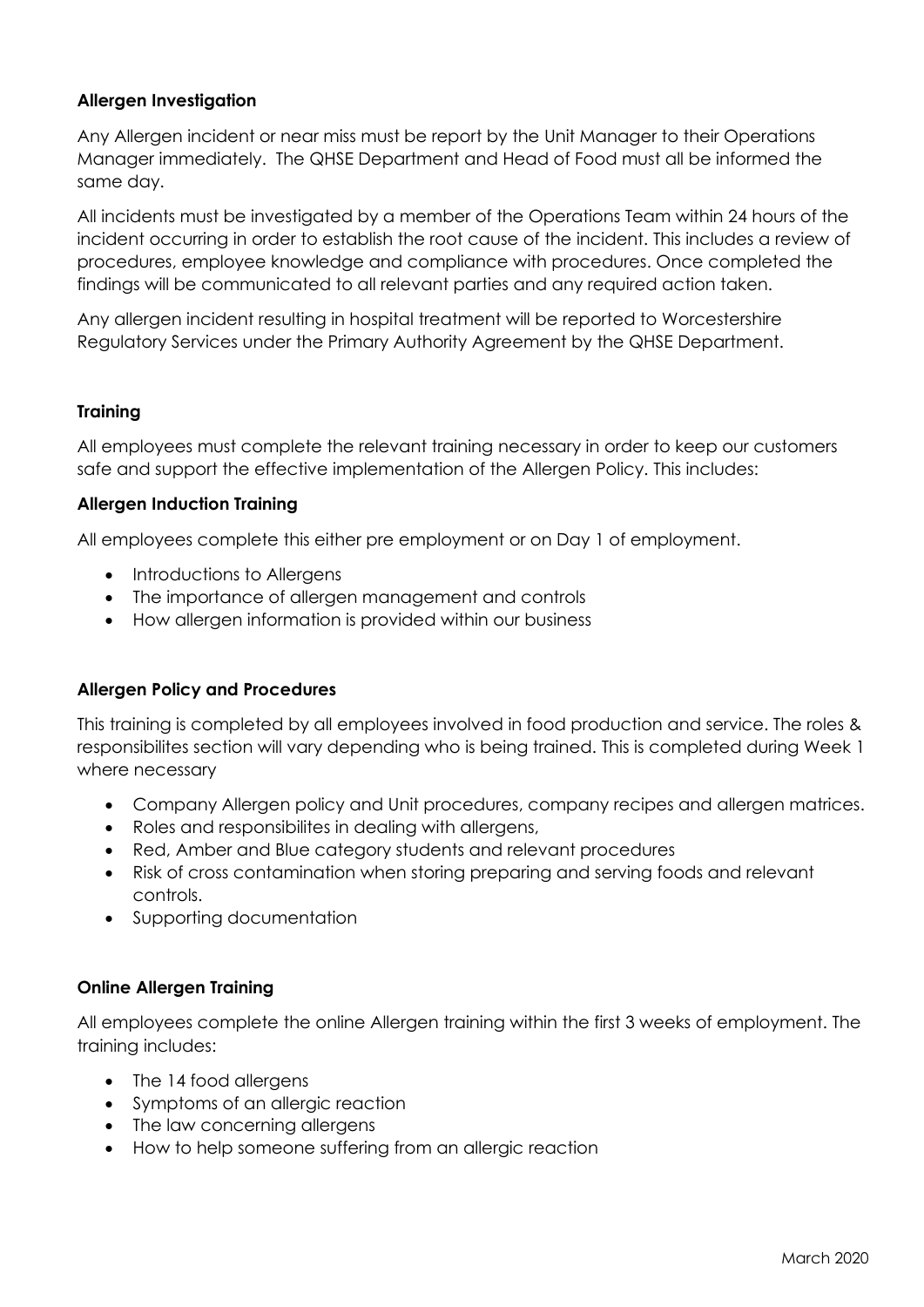# **Allergen Management Level 3**

A one-day course for key personnel within the business as required.

#### **Refresher Training** – as required, minimum once a year.

All training is recorded on an employee's Training Record Card

#### **Documentation**

Copies of all documentation can be found in the Unit Allergen Folder or as electronic versions in the Document Library on WHISK

#### **Dealing with Severe Allergic Reaction**

When someone has an allergic reaction to a food it is important that all staff should know what to do.

#### **Important - Warning signs**

It is not always clear if someone is having an allergic reaction because other serious conditions can have similar symptoms.

However, warning signs to look out for are:

- if they are finding it hard to breathe,
- if their lips or mouth are swollen,
- itching around the mouth
- wheezing
- rashes
- vomiting
- diarrhoea
- may collapse

#### **If the above happens, this is what you should do:**

- Do not move the customer. This could make them worse.
- Call 999 immediately and describe what is happening; explain that you think the customer may be having a serious allergic reaction or anaphylaxis (pronounced annafill-axis). It is important to mention the word anaphylaxis to ensure that the urgency of the situation is communicated, and that appropriate medication will be available.
- Ask the customer if they carry an epi pen and, if necessary, help them retrieve it.
- If a staff member or first aider is trained in administering adrenaline, and the customer is struggling to self-administer, then
- offer to assist them.